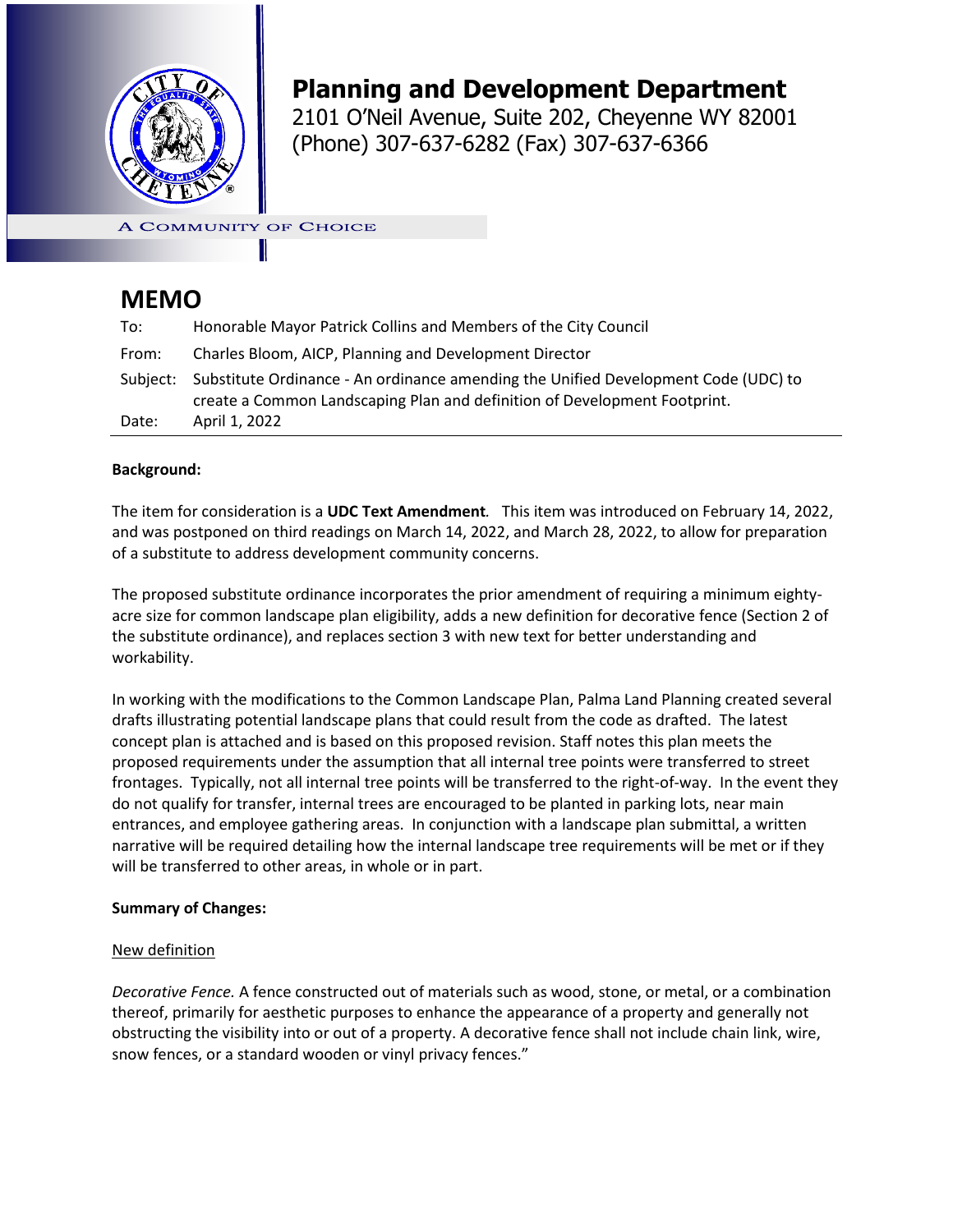### Common Landscape Plan Changes

Below is a detailed comparison of changes made to the ordinance. These changes were formulated after multiple meetings with staff and several members of the development community. All changes below are reflected in the proposed substitute ordinance.

Notable changes include:

- Increasing the ability to locate street trees within one-hundred feet of the right-of-way.
- Allowing pine trees to substitute some street trees.
- Increased the administrative tree reduction percentage from 20% to 25% subject to payment of an in-lieu fee to be used for other tree planting in the City.
- Establishing a lot coverage basis based on lot size (Table 6.13.1).
- Allowing up to 25% of required trees to be substituted for other non-tree items (subsection e. and Table 6.13.2) like wayfinding signs, decorative fences, and large boulders.
- Modification to the UDC general tree-diversity requirements to a level more appropriate for large 80+ acre developments that utilize this option.

Tracked Changes:

## "**6.3.10 Common Landscape Plan**

As an alternative to individual site landscaping, developments of eighty (80) acres or larger in Light Industrial (LI) and Heavy Industrial (HI) zoning districts may submit a commonCommon landscape plan that would contribute to uniformity of a development'sDevelopment Area's collective appearance. Common landscape plans shall focus on providing landscaping that is beneficial to the public, consistent with the general landscape character and context of the area, creative urban design, and water conservation. Common landscape plans shall be administratively approved by the Director.

- **a.** *Submittal Requirements.* -Applications for a common landscape plan may be initiated by all property owner(s) of all property subject to the common landscape plan, or an agent or entity authorized by all property owner(s) through mutual agreement or a property owner's association.
- **b.** *Application, Submittal, and Phasing.* An applicant shall submit a conceptual common landscape plan, prepared by a licensed landscape architect, for the entire development based on presumed development footprints for the plan area.Table 6-13.1 for the plan area and a project narrative detailing the landscape plan approach and proposed uses within the development. Installation of landscaping may be developed in phases and the developer shall submit phasing plan in conjunction with submittal of common landscape plan. Phasing plans shall show general locations of landscaping, materials, plantings, groundcover, anticipated development footprints, and any transferred points within the plan area. As development occurs on lots within the development area, site / landscape plans shall be submitted and reviewed by the City to determine that each site meets the intent of the common landscape plan.
- **c.** *Common Landscape Plan Standards.* The landscape standards of Chapter 6.3 of the UDC shall apply, except as set forth below.
	- **1.** *Required Internal Landscape Area.* The Required Internal Landscape Area of Section 6.3.3 shall be ten (10) percent of the development footprintcalculated pursuant to Table 6-13.1. Required internal landscaping may be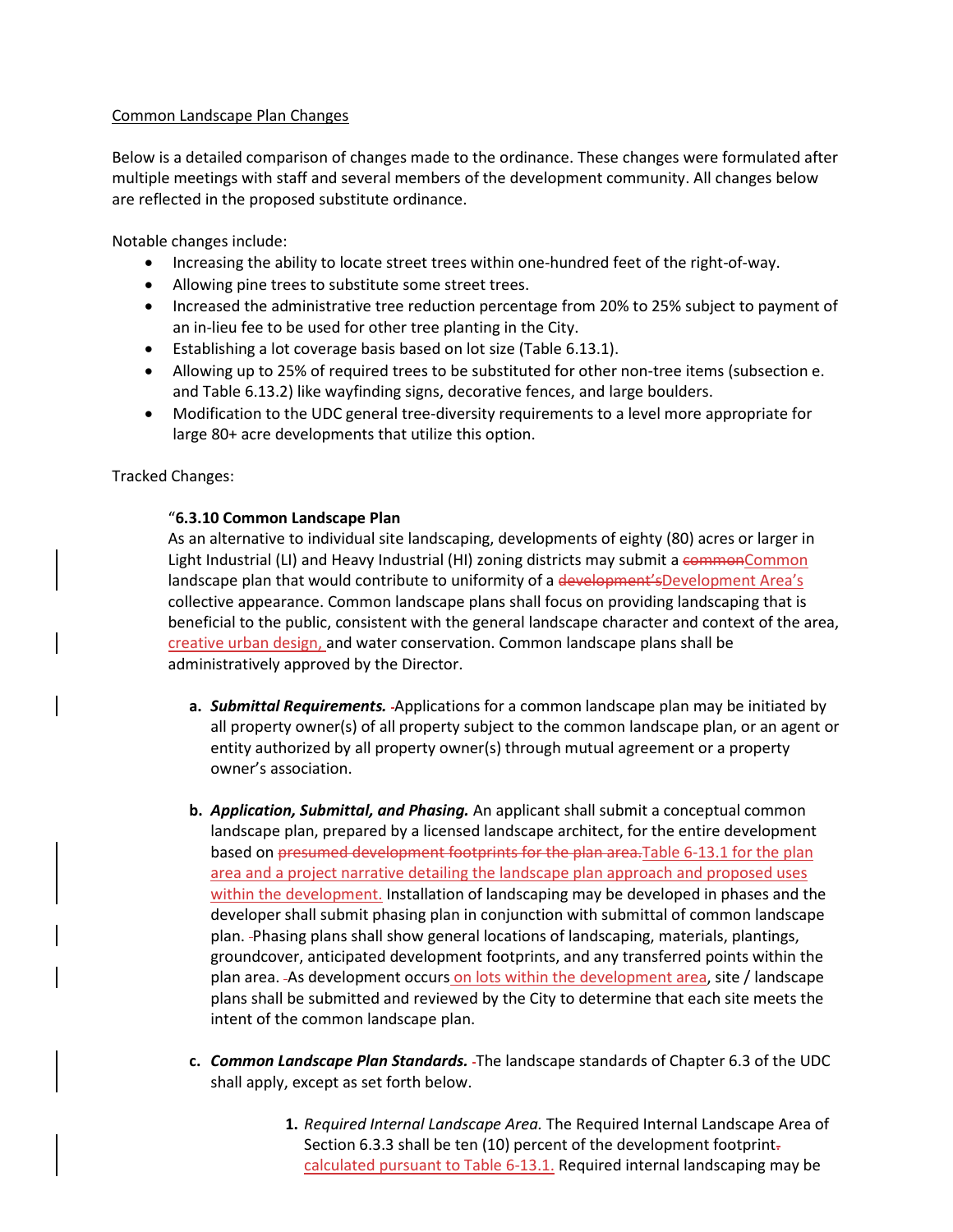transferred to other areas within the area subject to the plan. The use of required internal landscape trees within and adjacent to parking areas and as an addition to required street trees, is encouraged. Required internal landscape is encouraged to be placed in the most highly visible and used areas in the development, such as at critical intersections, along streets and highways, entry monumentation, parking areas, building entrances, employee gathering areas, sites heavily-trafficked by the general public, and Service, Employment, and Commercial Use development sites within the plan boundary.

- **2.** *Street Trees and Tree Boulevards.* The Street Tree standards of 6.3.6 shall be adjacent to arterials, collectors, local streets, and interstates subject to City Forestry's standards for street trees and the Street Design Standards of Section 4.3, at the rate of one tree per sixty (60) feet of street frontage. Street trees shallmay be proposed in the adjacent public right- of-way or seventy-five (75within one hundred (100) feet of the property line adjacent to a street right-of-way if circumstances unique to the site prevent. In the event an easement restricting the placementplanting of street-trees exists within the right-boulevard area, the distance may be increased in an amount equal to the width of-way the easement. Street trees may be substituted with large growing evergreen trees provided they do not interfere with necessary sight distance requirements. Street trees are encouraged to be clustered at or near intersections, rather than evenly spaced.
- **3.** *Development Footprint Basis.* The Development Footprint shall be calculated based on the area of each individual lot in the development, as shown in Table 6-13.1 below. Development Footprints may be adjusted based on site constraints, such as topography, easements, Natural/Cultural Resource Areas identified in PlanCheyenne, or similar, that precludes developing portions of constructed lots. A determination of land area adjustments shall be at the discretion of the Director.

| <b>Table 6-13.1 Development Footprint Basis</b> |                           |  |  |  |
|-------------------------------------------------|---------------------------|--|--|--|
| <b>Size</b>                                     | <b>Lot Coverage Basis</b> |  |  |  |
| Less than 5 acres:                              | 90% of Lot Area           |  |  |  |
| 5 acres to less than 10 acres:                  | 75% of Lot Area           |  |  |  |
| 10 acres to less than 25 acres:                 | 60% of Lot Area           |  |  |  |
| <b>Greater than 25 acres:</b>                   | 50% of Lot Area           |  |  |  |

#### **d.** *Tree Reduction and Relief of Requirements Allowance***.**

- **a.** Up to a twenty (20-five (25) percent reduction of the required number of internal and/or street trees may be granted by the Director based on specific site conditions and to best meet the development's collective appearance. If a tree reduction is approved:
	- **1.** A per tree monetary donation shall be made by the applicant to the City, for every tree reduced, to be deposited in a specific fund for use in purchasing and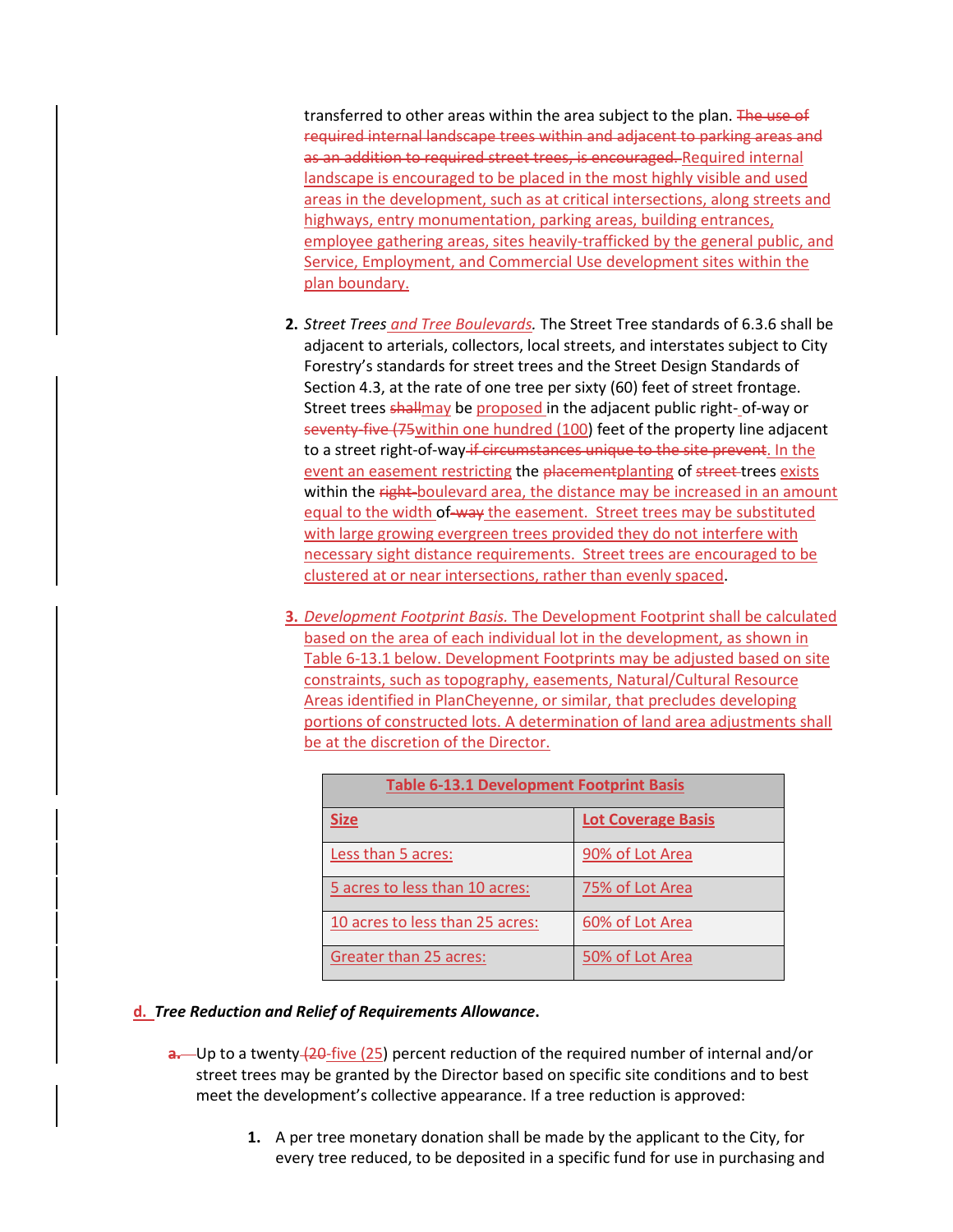installing trees for the Greater Cheyenne Greenway and other City lands, including but not limited to, open spaces, park areas and rights-of-way.

- **2.** The City Forester shall determine the monetary donation per tree yearly on January 1st of each year, based on the average wholesale and installation cost of trees from three regional wholesale nurseries.landscape contractors. This fee shall be in effect for the calendar year and be available to the public.
- **3.** A per tree monetary reduction can count toward the point system as a new tree.
- **e.** *Substitutions for Required Trees.* Up to twenty-five (25) percent of required trees (street and internal trees) may be substituted at the quantities and rates below:

| <b>Table 6-13.2 Tree Substitution Equivalent</b>                                                              |                                         |                                                           |  |  |  |
|---------------------------------------------------------------------------------------------------------------|-----------------------------------------|-----------------------------------------------------------|--|--|--|
| <b>Substitute Item</b>                                                                                        | Rate                                    | <b>Quantity Required to</b><br><b>Replace Single Tree</b> |  |  |  |
| Large Shrub > 10' height at<br>maturity                                                                       | Per plant                               | $\overline{\mathbf{2}}$                                   |  |  |  |
| Medium Shrub 4' - 10' height<br>at maturity                                                                   | Per plant                               | 4                                                         |  |  |  |
| Small Shrub < 4' height at<br>maturity                                                                        | Per plant                               | 8                                                         |  |  |  |
| <b>Ornamental Grasses &amp;</b><br>Perennials                                                                 | Per ornamental grasses or<br>perennials | 10                                                        |  |  |  |
| <b>Wayfinding Sign(s)</b>                                                                                     | Per 40 sq. ft. combined face<br>area    | $\overline{1}$                                            |  |  |  |
| <b>Monument Sign Identifying</b><br>Development                                                               | Per 100 sq. ft. face area.              | $\mathbf{1}$                                              |  |  |  |
| <b>Decorative Fence</b>                                                                                       | Per 200 lineal feet                     | 1                                                         |  |  |  |
| Specimen landscape boulders ><br>$\frac{1}{2}$ ton each                                                       | Per 1/2 ton                             | $\overline{1}$                                            |  |  |  |
| Determined by the Director based<br>Others (e.g.: Art, gateway<br>on financial investment<br>features, etc.). |                                         |                                                           |  |  |  |

- **f.** *Tree Species Diversity.* As an alternative to UDC 6.3.7.d, Tree Species Diversity, developments utilizing a common landscape plan may incorporate the following:
	- **1.** A minimum of two deciduous species from different genera with each genus not to exceed thirty (30) percent of the total tree count of the area covered by the plan, and
	- **2.** A minimum of two evergreen species from different genera not to exceed thirty (30) percent of the total tree count of the area covered by the plan.

**d.g.** *Review Criteria*. In reviewing, providing comments, and making decisions on a proposed common landscape plan, the Director shall use the following criteria:

> **1.** The proposed alternative design achieves the intent of the subject design standard to the same or better degree than the subject standard; achieves the goals and policies of PlanCheyenne to the same or better degree than the subject standard;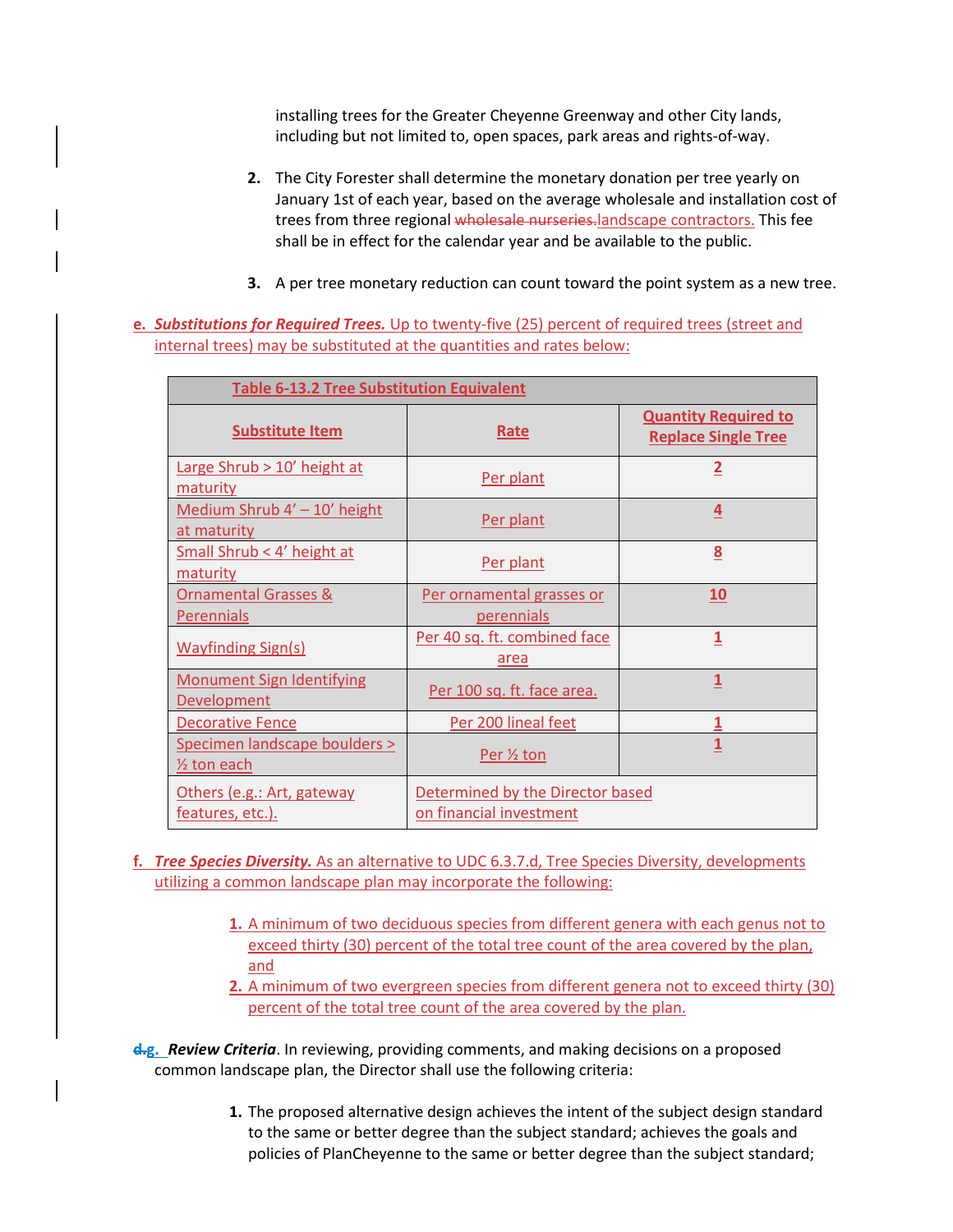and results in benefits to the community that are equivalent to or better than compliance with the subject standard; or

- **2.** The required landscaping on each lot is not practical because of location, topographic, or site constraints while the alternative design can accommodate sitespecific issues.
- **3.** The plan represents a logical phasing plan for the development.
- **4.** Adequate utilities exist to serve the landscape elements detailed in the plan.
- **5.** The plan shall not place an undue fiscal burden on the City or other public entities.
- **6.** An entity has been identified for maintenance of common landscape plan elements and any necessary agreements can be executed within sixty (60) days of approval.
- **7.** Incorporates an area of at least eighty (80) contiguous acres. For the purposes of area calculation, intervening rights-of-way shall be included in the measurement.
- **8.** The plan is prepared by a licensed landscape architect.

**h.** *Amendments and Alterations*. Amendments to the common landscape plan may only be initiated with the consent of all property owner(s) of all property subject to the common landscape plan or an agent or entity authorized by all property owner(s) through mutual agreement or a property owners' association.

- **e.i.** *Recording and Approval.* Following approval of a Common Landscape Plan, the Director shall sign the plan and the applicant shall then record the plan on each affected lot or parcel in the office of the County Clerk and be responsible for any associated fees. The applicant shall provide a copy of the recorded plan to the Director prior to issuance of any building permits.
- **f.j.** *Abandonment of Plan.* In the event the applicant wishes to abandon the approved Common Landscape Plan, the Director must determine that abandonment of the plan is not detrimental to the plan area and that the applicant has taken reasonable and necessary steps to mitigate any non- conforming site conditions on existing sites in the plan area. Requests for abandonment may be initiated by the Governing Body, the Director, by all property owner(s) of all property subject to the common landscape plan, or an agent or entity authorized by all property owner(s) through mutual agreement or a property owner's association. Upon Director determination that abandonment is acceptable, the Director shall sign any necessary releases to be filed with the office of the County Clerk."

#### **Staff Recommendation:**

Staff recommends approval of the substitute ordinance.

#### **Attachments:**

- 1. Substitute Ordinance
- 2. Concept Plan Bison Business Park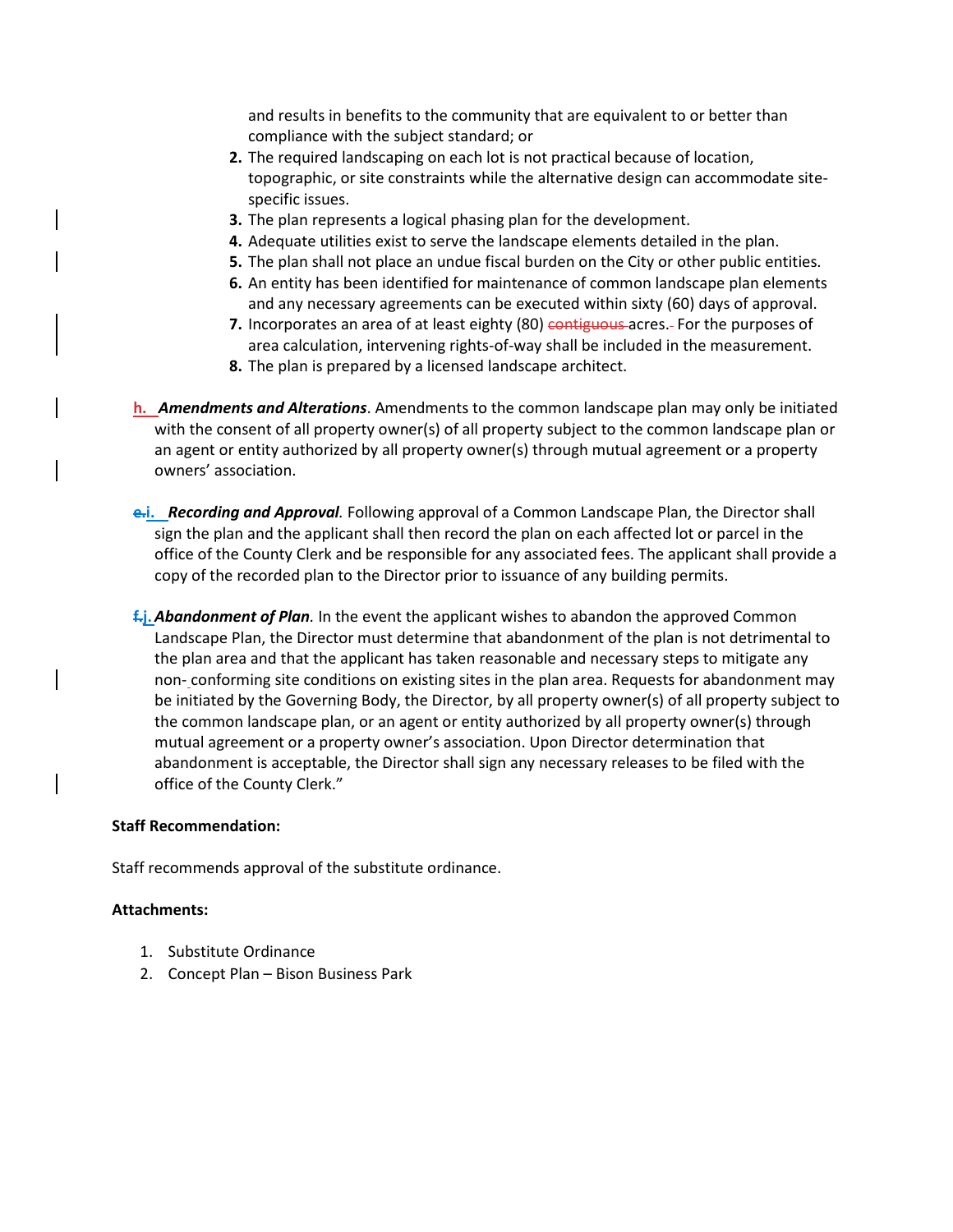## **ORDINANCE NO.\_\_\_\_\_\_\_\_\_\_\_\_**

# **ENTITLED: "AN ORDINANCE AMENDING THE UNIFIED DEVELOPMENT CODE (UDC) TO CREATE A COMMON LANDSCAPING PLAN AND DEFINITION OF DEVELOPMENT FOOTPRINT."**

# **BE IT ORDAINED BY THE GOVERNING BODY OF THE CITY OF CHEYENNE, WYOMING:**

Section 1. That the Governing Body of the City of Cheyenne finds that the text amendment that is the subject of this ordinance meets the criteria specified in Section 2.4.1.d of the UDC.

Section 2. That the intent of this text amendment is to create a common landscaping plan and definition of development footprint.

Section 3. That on February 26, 2022, the Planning Commission conducted a public hearing, reviewed the proposed text amendment, and recommended approval of said text amendment with modifications.

Section 4. That Section 1.4.3 of the UDC is amended to add the following definitions:

"*Decorative Fence.* A fence constructed out of materials such as wood, stone, or metal, or a combination thereof, primarily for aesthetic purposes to enhance the appearance of a property and generally not obstructing the visibility into or out of a property. A decorative fence shall not include chain link, wire, snow fences, or a standard wooden or vinyl privacy fences."

"D*evelopment Footprint.* The development footprint is the total land area that is permanently affected by development activities, and includes buildings, structures, hardscape, utilities, roads and parking areas, maneuvering areas, storage areas, areas associated with the use on the property, and areas cleared of natural vegetation and topsoil."

Section 5. That Section 6.3.10, is created to read as follows:

## "**6.3.10 Common Landscape Plan**

As an alternative to individual site landscaping, developments of eighty (80) acres or larger in Light Industrial (LI) and Heavy Industrial (HI) zoning districts may submit a Common landscape plan that would contribute to uniformity of a Development Area's collective appearance. Common landscape plans shall focus on providing landscaping that is beneficial to the public, consistent with the general landscape character and context of the area, creative urban design, and water conservation. Common landscape plans shall be administratively approved by the Director.

- **a.** *Submittal Requirements.* Applications for a common landscape plan may be initiated by all property owner(s) of all property subject to the common landscape plan, or an agent or entity authorized by all property owner(s) through mutual agreement or a property owner's association.
- **b.** *Application, Submittal, and Phasing.* An applicant shall submit a conceptual common landscape plan, prepared by a licensed landscape architect, for the entire development based on Table 6-13.1 for the plan area and a project narrative detailing the landscape plan approach and proposed uses within the development. Installation of landscaping may be developed in phases and the developer shall submit phasing plan in conjunction with submittal of common landscape plan. Phasing plans shall show general locations of landscaping, materials, plantings, groundcover, anticipated development footprints, and any transferred points within the plan area. As development occurs on lots within the development area, site / landscape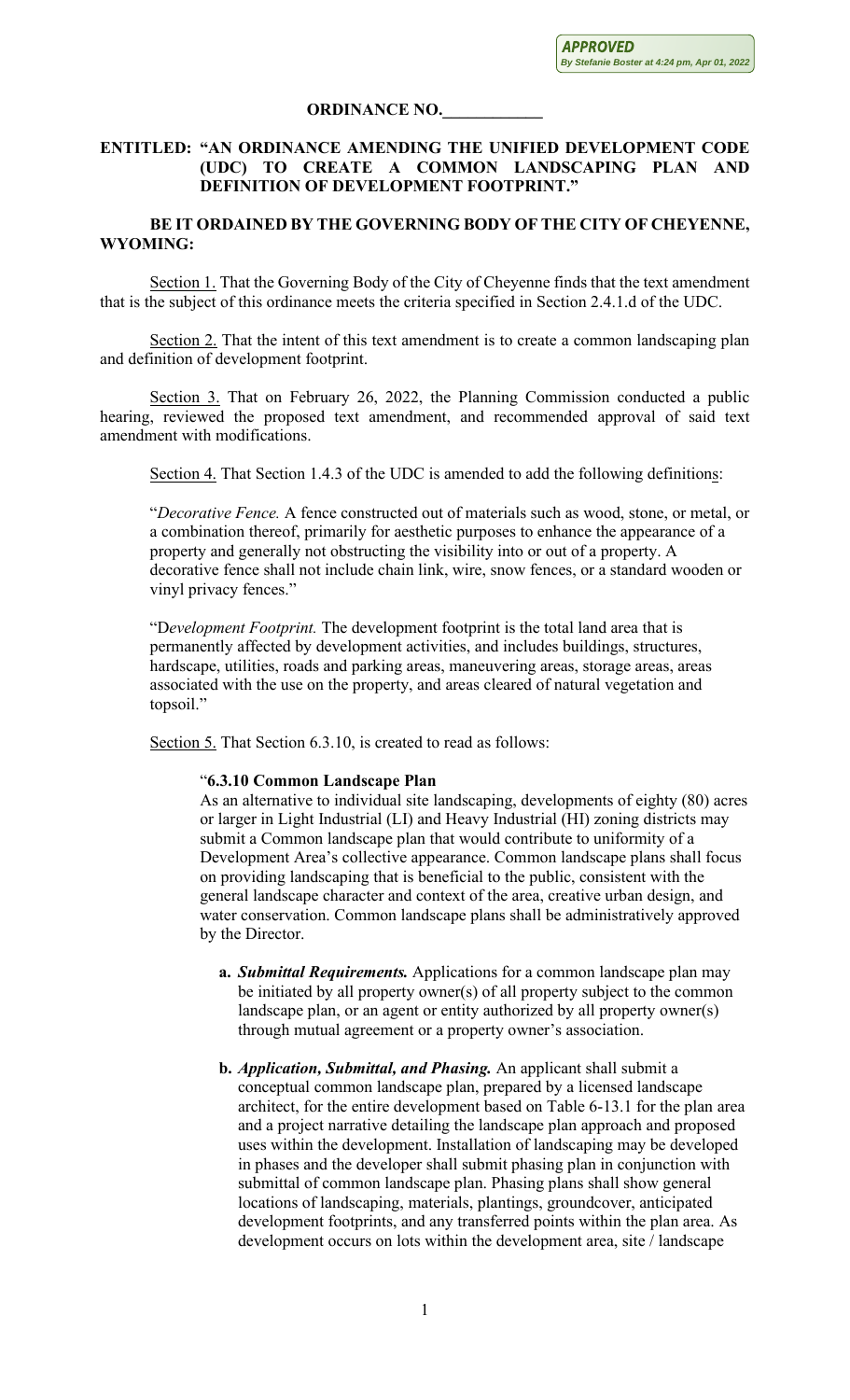plans shall be submitted and reviewed by the City to determine that each site meets the intent of the common landscape plan.

- **c.** *Common Landscape Plan Standards.* The landscape standards of Chapter 6.3 of the UDC shall apply, except as set forth below.
	- **1.** *Required Internal Landscape Area.* The Required Internal Landscape Area of Section 6.3.3 shall be ten (10) percent of the development footprint calculated pursuant to Table 6-13.1. Required internal landscaping may be transferred to other areas within the area subject to the plan. Required internal landscape is encouraged to be placed in the most highly visible and used areas in the development, such as at critical intersections, along streets and highways, entry monumentation, parking areas, building entrances, employee gathering areas, sites heavilytrafficked by the general public, and Service, Employment, and Commercial Use development sites within the plan boundary.
	- **2.** *Street Trees and Tree Boulevards.* The Street Tree standards of 6.3.6 shall be adjacent to arterials, collectors, local streets, and interstates subject to City Forestry's standards for street trees and the Street Design Standards of Section 4.3, at the rate of one tree per sixty (60) feet of street frontage. Street trees may be proposed in the adjacent public right- of-way or within one hundred (100) feet of the property line adjacent to a street rightof-way. In the event an easement restricting the planting of trees exists within the boulevard area, the distance may be increased in an amount equal to the width of the easement. Street trees may be substituted with large growing evergreen trees provided they do not interfere with necessary sight distance requirements. Street trees are encouraged to be clustered at or near intersections, rather than evenly spaced.
	- **3.** *Development Footprint Basis.* The Development Footprint shall be calculated based on the area of each individual lot in the development, as shown in Table 6-13.1 below. Development Footprints may be adjusted based on site constraints, such as topography, easements, Natural/Cultural Resource Areas identified in PlanCheyenne, or similar, that precludes developing portions of constructed lots. A determination of land area adjustments shall be at the discretion of the Director.

| <b>Table 6-13.1 Development Footprint Basis</b> |                           |  |  |  |
|-------------------------------------------------|---------------------------|--|--|--|
| <b>Size</b>                                     | <b>Lot Coverage Basis</b> |  |  |  |
| Less than 5 acres:                              | 90% of Lot Area           |  |  |  |
| 5 acres to less than 10 acres:                  | 75% of Lot Area           |  |  |  |
| 10 acres to less than 25 acres:                 | 60% of Lot Area           |  |  |  |
| Greater than 25 acres:                          | 50% of Lot Area           |  |  |  |

### **d.** *Tree Reduction and Relief of Requirements Allowance***.**

**1.** Up to a twenty-five (25) percent reduction of the required number of internal and/or street trees may be granted by the Director based on specific site conditions and to best meet the development's collective appearance. If a tree reduction is approved: A per tree monetary donation shall be made by the applicant to the City, for every tree reduced, to be deposited in a specific fund for use in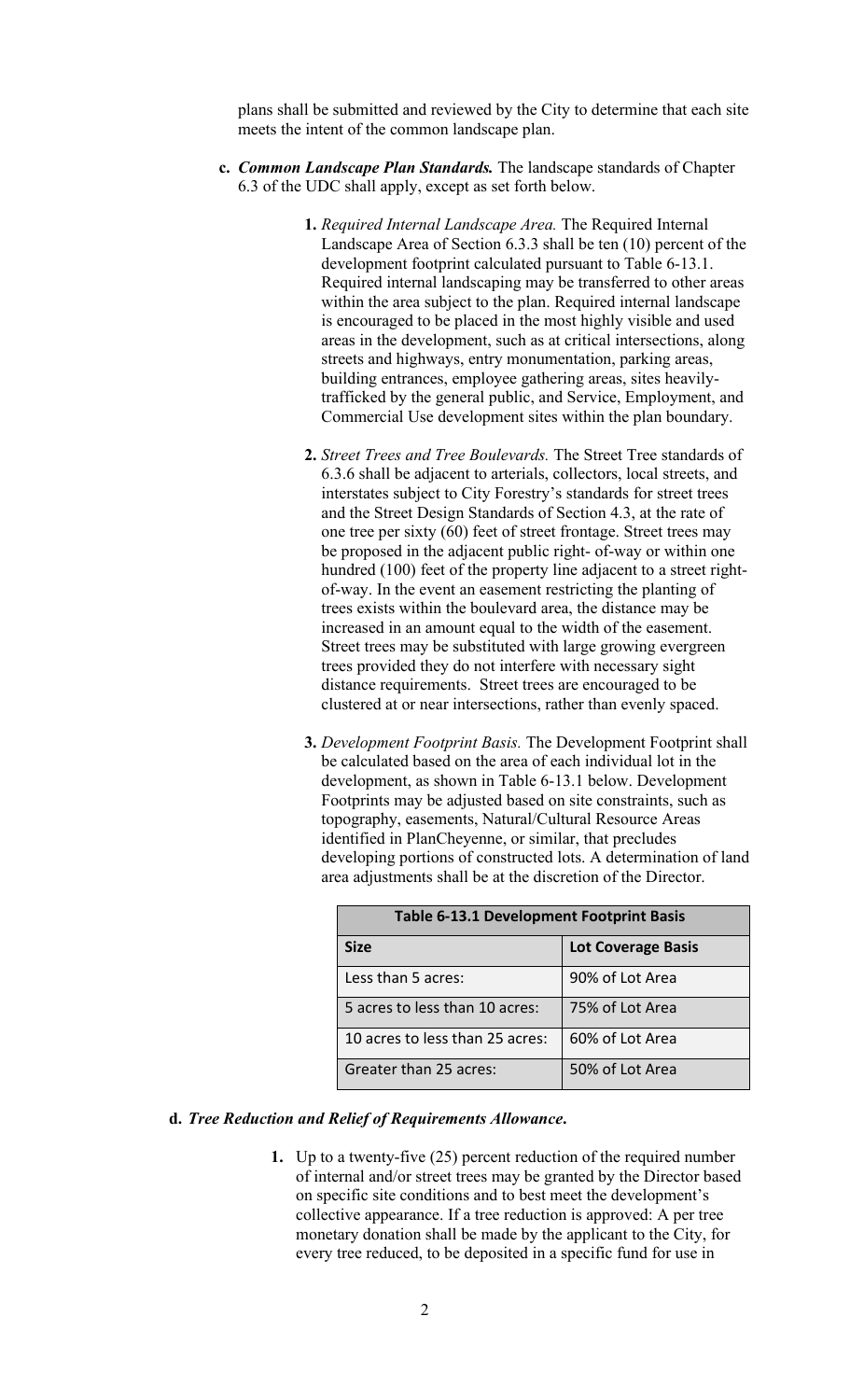purchasing and installing trees for the Greater Cheyenne Greenway and other City lands, including but not limited to, open spaces, park areas and rights-of-way.

- **2.** The City Forester shall determine the monetary donation per tree yearly on January 1st of each year, based on the average wholesale and installation cost of trees from three regional landscape contractors. This fee shall be in effect for the calendar year and be available to the public.
- **3.** A per tree monetary reduction can count toward the point system as a new tree.
- **e.** *Substitutions for Required Trees.* Up to twenty-five (25) percent of required trees (street and internal trees) may be substituted at the quantities and rates below:

| <b>Table 6-13.2 Tree Substitution Equivalent</b>                                                              |                                         |                                                           |  |  |  |  |
|---------------------------------------------------------------------------------------------------------------|-----------------------------------------|-----------------------------------------------------------|--|--|--|--|
| <b>Substitute Item</b>                                                                                        | Rate                                    | <b>Quantity Required to</b><br><b>Replace Single Tree</b> |  |  |  |  |
| Large Shrub > 10' height at<br>maturity                                                                       | Per plant                               | $\mathbf{z}$                                              |  |  |  |  |
| Medium Shrub $4' - 10'$<br>height at maturity                                                                 | Per plant                               | 4                                                         |  |  |  |  |
| Small Shrub < 4' height at<br>maturity                                                                        | Per plant                               | 8                                                         |  |  |  |  |
| <b>Ornamental Grasses &amp;</b><br>Perennials                                                                 | Per ornamental grasses<br>or perennials | 10                                                        |  |  |  |  |
| Wayfinding Sign(s)                                                                                            | Per 40 sq. ft. combined<br>face area    | 1                                                         |  |  |  |  |
| Monument Sign Identifying<br>Development                                                                      | Per 100 sq. ft. face area.              | $\mathbf{1}$                                              |  |  |  |  |
| <b>Decorative Fence</b>                                                                                       | Per 200 lineal feet                     | 1                                                         |  |  |  |  |
| Specimen landscape<br>boulders $>$ 1/ <sub>2</sub> ton each                                                   | Per 1/2 ton                             | 1                                                         |  |  |  |  |
| Determined by the Director based<br>Others (e.g.: Art, gateway<br>on financial investment<br>features, etc.). |                                         |                                                           |  |  |  |  |

- **f.** *Tree Species Diversity.* As an alternative to UDC 6.3.7.d, Tree Species Diversity, developments utilizing a common landscape plan may incorporate the following:
	- **1.** A minimum of two deciduous species from different genera with each genus not to exceed thirty (30) percent of the total tree count of the area covered by the plan, and
	- **2.** A minimum of two evergreen species from different genera not to exceed thirty (30) percent of the total tree count of the area covered by the plan.
- **g.** *Review Criteria*. In reviewing, providing comments, and making decisions on a proposed common landscape plan, the Director shall use the following criteria:
	- **1.** The proposed alternative design achieves the intent of the subject design standard to the same or better degree than the subject standard; achieves the goals and policies of PlanCheyenne to the same or better degree than the subject standard; and results in benefits to the community that are equivalent to or better than compliance with the subject standard; or
	- **2.** The required landscaping on each lot is not practical because of location, topographic, or site constraints while the alternative design can accommodate site-specific issues.